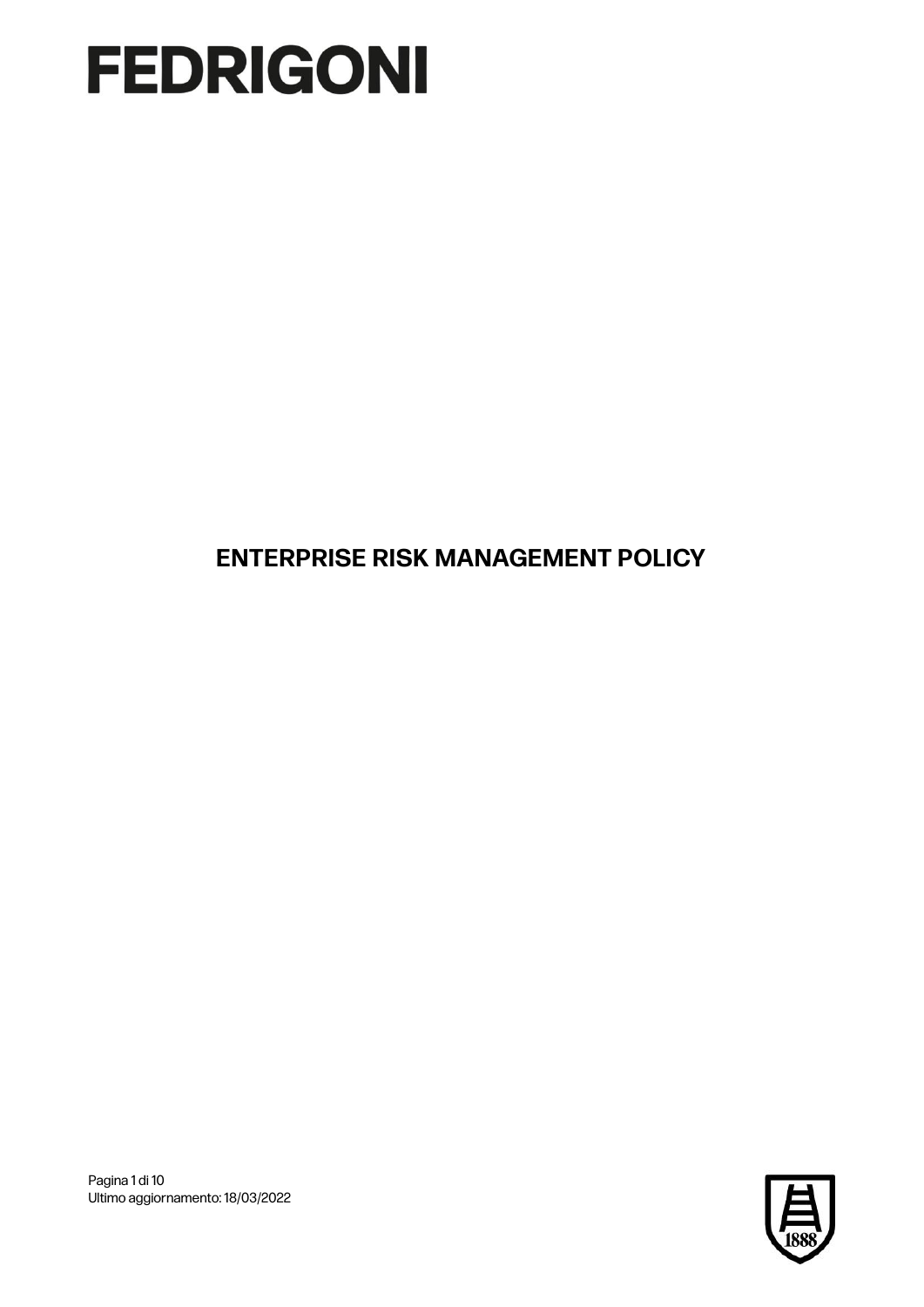|--|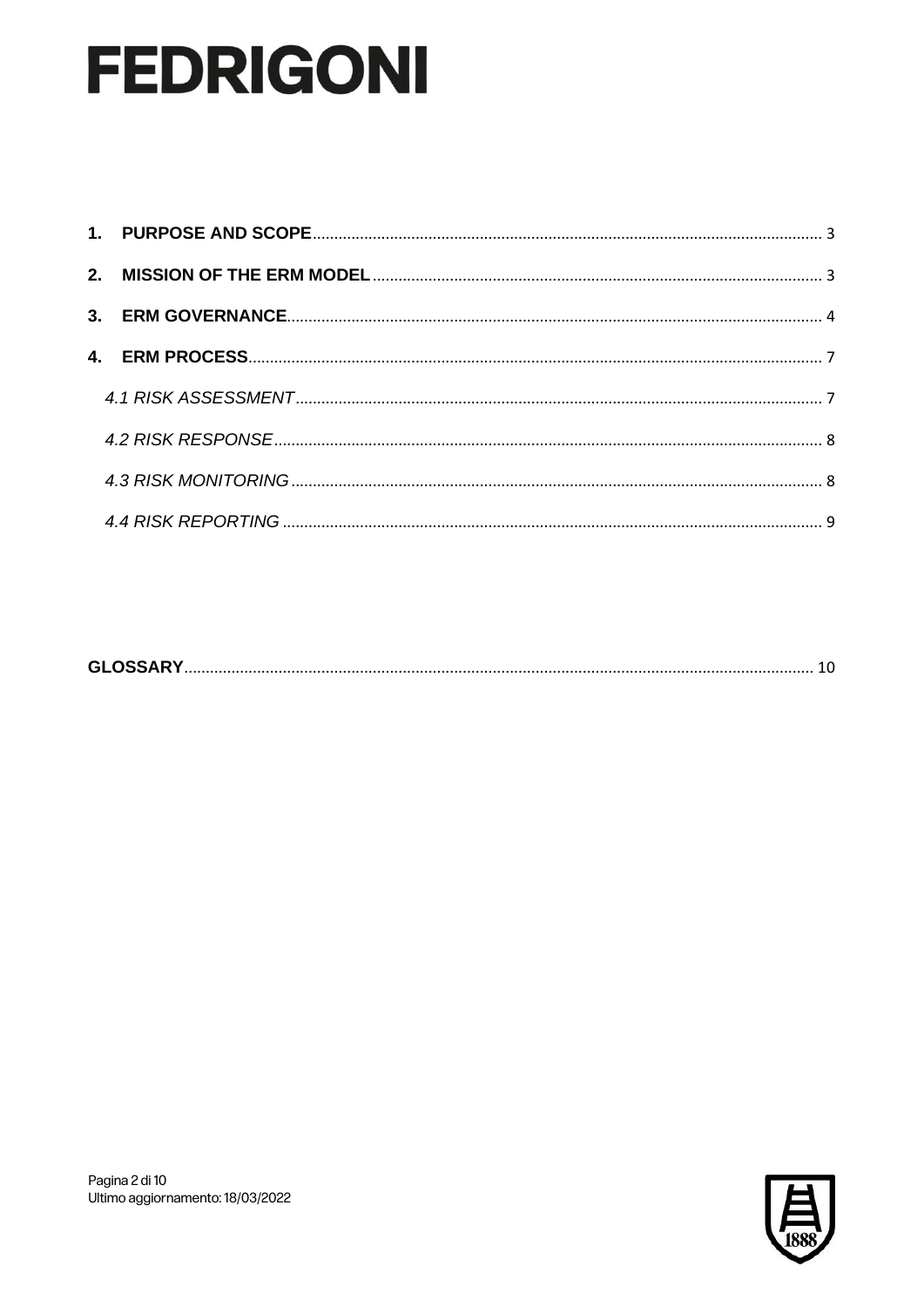### **1. PURPOSE AND SCOPE**

#### Risk is an **integral part of doing business.**

<span id="page-2-0"></span>Every choice in pursuing business objectives has its risks: **from day-to-day operations to strategic decisions**. Since dealing with risk is embedded in the decision-making process, there is no growth or value creation without taking risks.

Therefore, considering the increasingly uncertain, dynamic and complex business context, **the Group has decided to implement an Enterprise Risk Management** (*hereinafter referred to as ERM*) **Model** for the systematic assessment, management and monitoring of business risks, as a sound and robust way to run business and achieve long-term performance objectives.



*RISK is any uncertain event that could THREATEN the achievement of BUSINESS OBJECTIVES and STRATEGIES or the company's tangible and intangible ASSETS*

**The goal** of this document **is to define the Risk governance framework** and **providing guidelines for identifying, evaluating, managing and monitoring risks** that could threaten the Group's ability to deploy its strategies and optimize performances.

More in detail, the **purpose** of this policy is to **set-out**:

- the **mission** of the Group's **ERM Model**
- the **Governance Model** describing roles and responsibilities of the main parties involved
- the **ERM process**, in terms of activities to be performed on a regular basis and supporting methodologies

### <span id="page-2-2"></span><span id="page-2-1"></span>**2. MISSION OF THE ERM MODEL**



### **ENTERPRISE RISK MANAGEMENT**

*The culture, capabilities, and practices, integrated with strategy setting and execution, that organizations rely on to manage risk in creating, preserving, and realizing value<sup>1</sup>*

1COSO ERM FRAMEWORK: "Enterprise Risk Management Integrating with Strategy and Performance", 2017.

#### The **mission of the ERM model** is to:

- Provide the Management and the Board with a **view of the main risks** the Group is exposed to and a clear **understanding of their impacts** on Group's objectives
- **Ensure** that **appropriate risk management strategies** are **defined and enforced to address / mitigate the main risks**
- **Improve the Group capabilities** to anticipate and/or respond to business changes and uncertainties, focusing on the risks that can impact strategies and performance.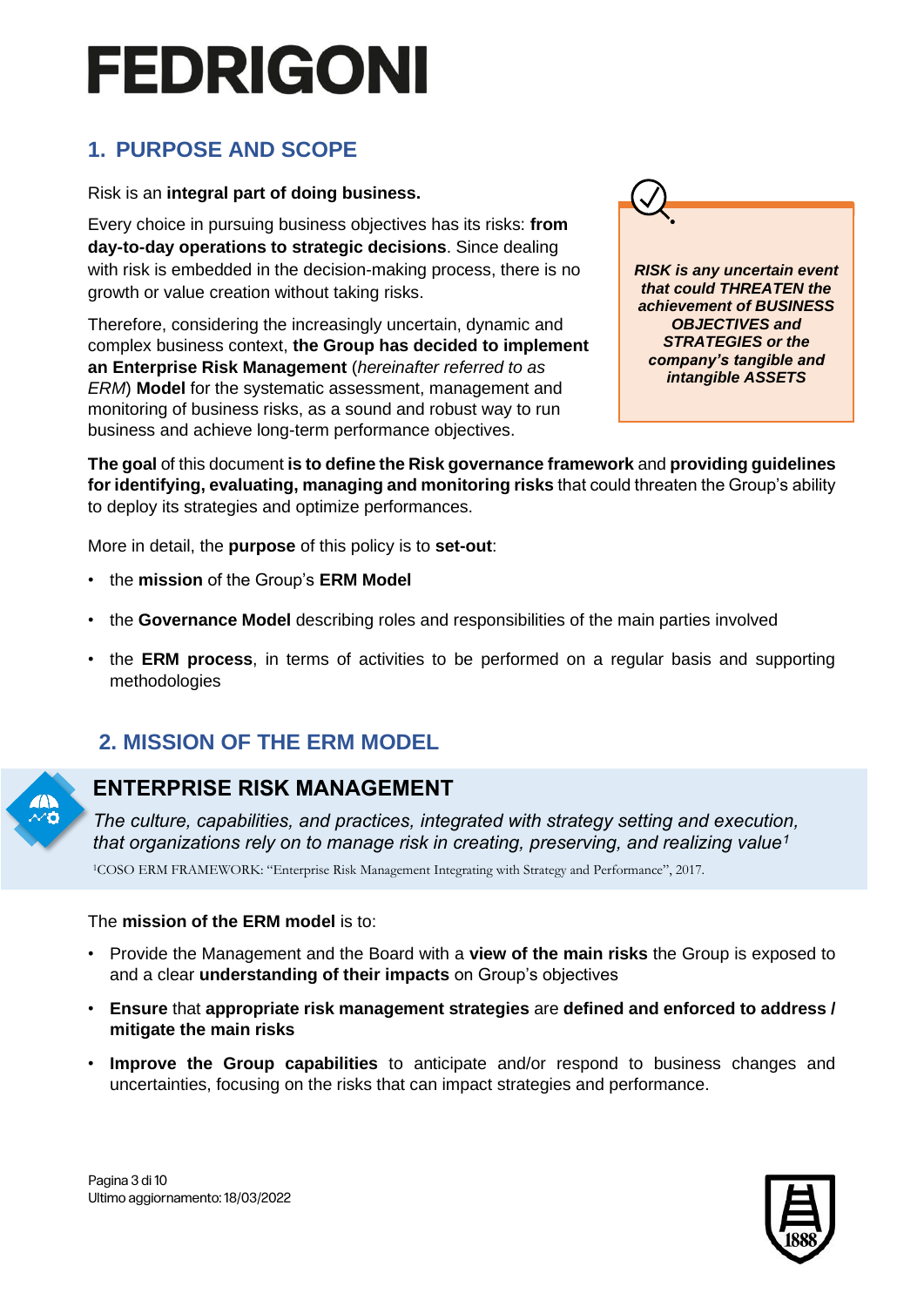- **Enhance the capability to achieve long-term performance** objectives, thus increasing opportunities and creating corporate value
- **Set a common risk language within the organization**, enabling management with heterogeneous backgrounds and experiences to communicate more effectively on different risk issues.

### <span id="page-3-0"></span>**3. ERM GOVERNANCE**

The **Fedrigoni's ERM Governance model** sets out roles & responsibilities integrating different levels of controls ensuring that all risks are effectively addressed and communicated within the organization.

The model - aligned with the ERM best practices - is graduated according to the size and the organizational structure of the Group.

The **main parties involved** in the ERM process are:

**BOARD OF DIRECTORS**

The Board of Directors is the primary responsible for supervising, addressing and assessing the Group ERM system by:

*Overall risk oversight*

- 
- **Overseeing** the **ERM system** so that **risks assumed** are **consistent**  with **Group's strategies** and **with** the **nature** and **level of risk** the Group is willing to accept
- **Defining** the **ERM system guidelines** so that the main risks are correctly identified and adequately measured, managed and monitored
- **Evaluating**, at least on an annual basis, the **Risk Management system adequacy** and **effectiveness**

#### **AUDIT & RISK COMMITTEE**

The Audit & Risk Committee supports the Board of Directors in the decisions related to the ERM system. It is responsible for:

*Advisory to the board*



• **Annually reviewing the organisation's risk profile** • **Providing oversight** on **significant risk exposures** and eventually ask

the **procedures in place**

effective ERM system by:

for further analysis on Top Risks • **Reviewing** and **providing advice** on the risk **management process** and

**CEO**

*ERM strategy definition and implementation*



Pagina 4 di 10 Ultimo aggiornamento: 18/03/2022

• **Implementing** the **guidelines defined by the Board of Directors**, overseeing the ERM system design and implementation

The Chief Executive Officer is responsible for establishing and maintaining an

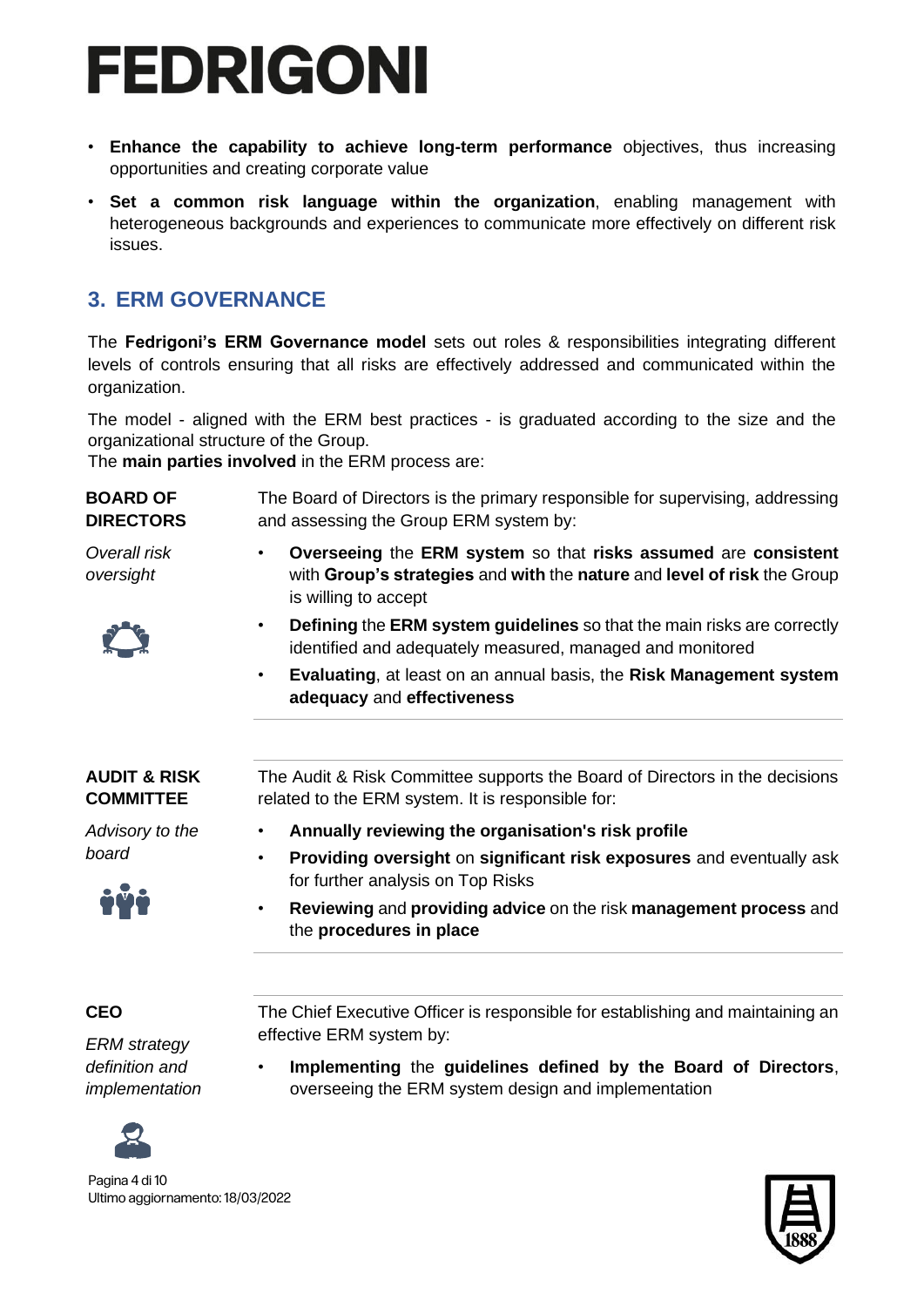|                                                      | <b>Ensuring leadership and commitment with respect to ERM system</b><br>$\bullet$                                                                                                                                   |  |  |
|------------------------------------------------------|---------------------------------------------------------------------------------------------------------------------------------------------------------------------------------------------------------------------|--|--|
|                                                      | Discussing and approving risk assessment results and risk<br>٠<br>management strategies and related ownerships                                                                                                      |  |  |
|                                                      | Ensuring that the most relevant risks and related risk management<br>$\bullet$<br>strategies are periodically reported to the Board                                                                                 |  |  |
|                                                      | Approving the ERM approach, methodology and supporting tools<br>and their update                                                                                                                                    |  |  |
| <b>EXECUTIVE</b><br><b>COMMITTEE</b>                 | The Executive Committee, supports the CEO by carrying out evaluations and<br>decisions regarding the ERM system                                                                                                     |  |  |
| <b>INTERNAL AUDIT,</b>                               | The Internal Audit, Risk & Compliance, when in charge of Risk Management                                                                                                                                            |  |  |
| <b>RISK &amp;</b>                                    | responsibilities:                                                                                                                                                                                                   |  |  |
| <b>COMPLIANCE</b>                                    | Define, implement and maintain appropriate processes, tools and<br>$\bullet$<br>methodologies for dealing with business risks                                                                                       |  |  |
| Risk facilitation,<br>methodological                 | Facilitate the identification, assessment and management of<br>٠<br>business risks                                                                                                                                  |  |  |
| support,<br>coordination &<br>reporting              | Periodically report on risks to the CEO and the Audit & Risk<br>$\bullet$<br><b>Committee and share the results with the Executive Committee</b>                                                                    |  |  |
|                                                      | Monitor - on a regular basis - the Group risk profile evolution and risk<br>$\bullet$<br>mitigation action plans                                                                                                    |  |  |
|                                                      | Provide input for the risk-based Audit Plan so that audit activities<br>$\bullet$<br>could be planned considering the Enterprise Risk Assessment priorities                                                         |  |  |
| Independent<br>assurance                             | The Internal Audit, Risk & Compliance, when in charge of Internal Audit<br>responsibilities provide assurance on the overall effectiveness and<br>adequacy of the Group Internal Control and Risk Management system |  |  |
|                                                      |                                                                                                                                                                                                                     |  |  |
| <b>MANAGEMENT</b>                                    | Management, who have day-to-day ownership and accountability for                                                                                                                                                    |  |  |
| Risk identification,<br>assessment and<br>management | identifying, assessing and managing risks - i.e. Risk Owners -, are responsible<br>for:<br>Identifying, evaluating and managing risks according to their area<br>$\bullet$                                          |  |  |
|                                                      |                                                                                                                                                                                                                     |  |  |

**of competence** and **defined ownership**



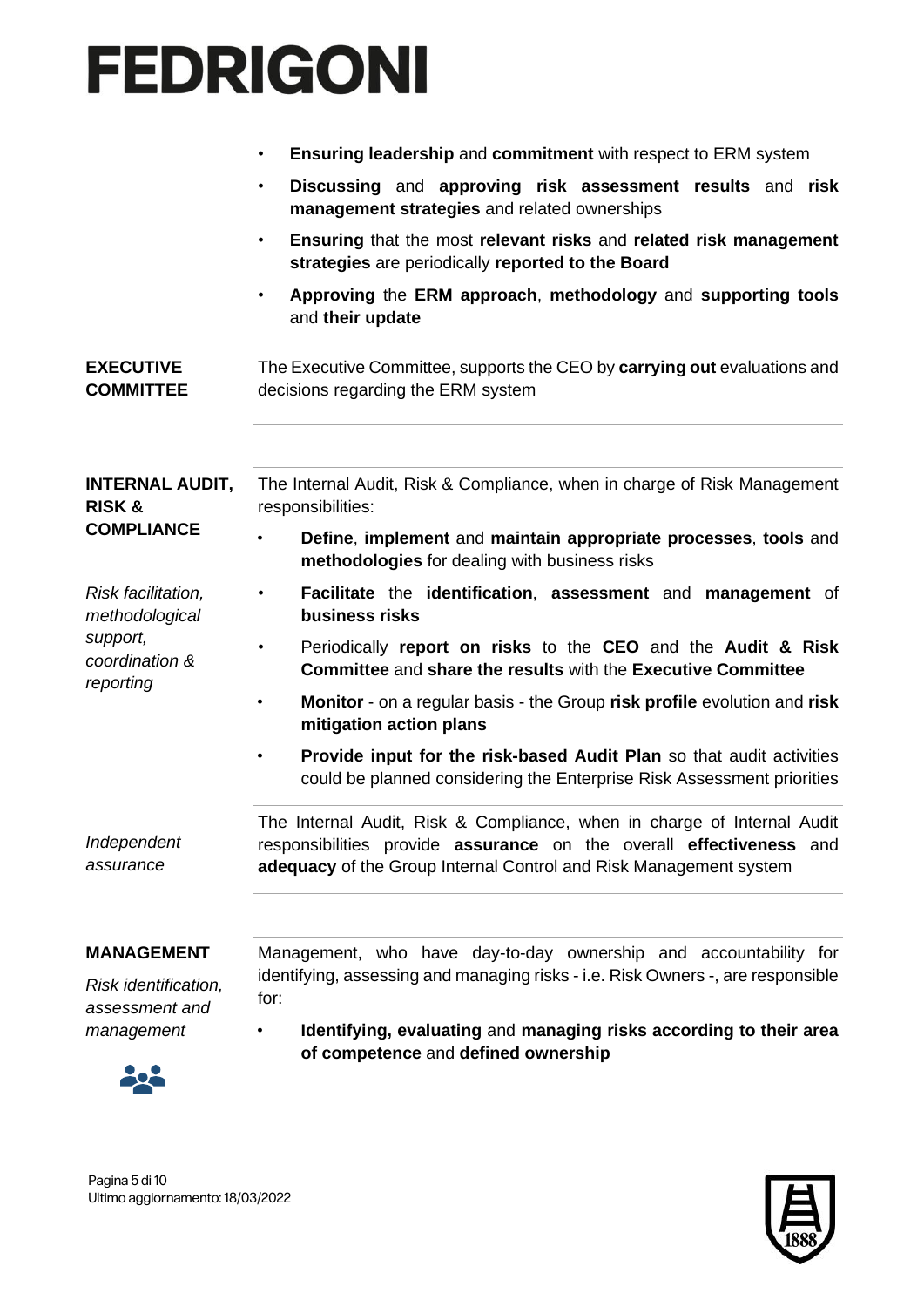• **Proposing, implementing** and **monitoring risk mitigation action plans to maintain an acceptable risk exposure**

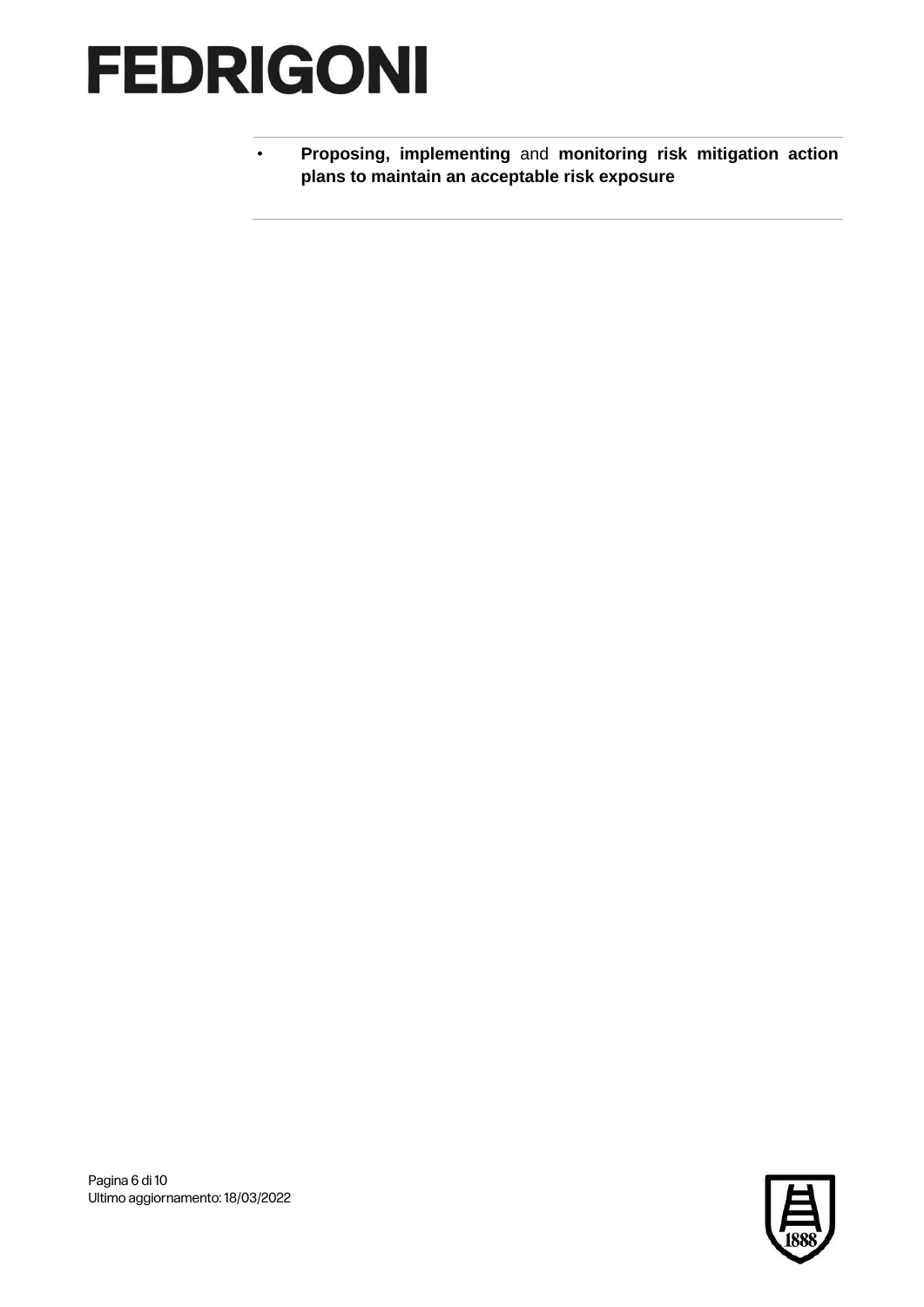### <span id="page-6-0"></span>**4. ERM PROCESS**

The Fedrigoni ERM process consists of **4 main phases**:

- ❖ **Risk Assessment**  *identification and evaluation*
- ❖ **Risk Response**
- ❖ **Risk Monitoring**
- ❖ **Risk Reporting**

#### <span id="page-6-1"></span>**4.1 RISK ASSESSMENT** *RISK IDENTIFICATION & EVALUATION*

**Risk Identification** aims at detecting and describing relevant risk events that could affect the Group's ability to achieve its objectives, effectively perform operations and create sustainable value.

Risk identification is performed at least annually involving **Key Managers** and any level of the organization which could provide valuable contribution to risk understanding and context description.

**Internal Audit, Risk & Compliance** supports risk identification by providing risk knowledge based on past experience, previous risk analyses and business context, enabling discussion and brainstorming on risks through interactive meetings/interviews.

*Each risk event should be classified according to Fedrigoni's Risk Model in order to grant a common risk language across the Group and to ensure all risk areas are explored through a consistent process.*

According to the **Group Risk Model**, the identified risks are classified into the following **Risk Categories**:

• **Strategic Risks**: risks related to the external business environment as well as to internal strategy and governance decisions that might significantly affect Group's performances and /or the achievement of strategic goals.



• **Operational Risks**: risks that may affect the effectiveness / efficiency of business processes, with negative effects on value creation.



• **Financial Risks**: risks related to exchange rate, interest rate, credit, capital availability, liquidity, etc. not effectively managed.



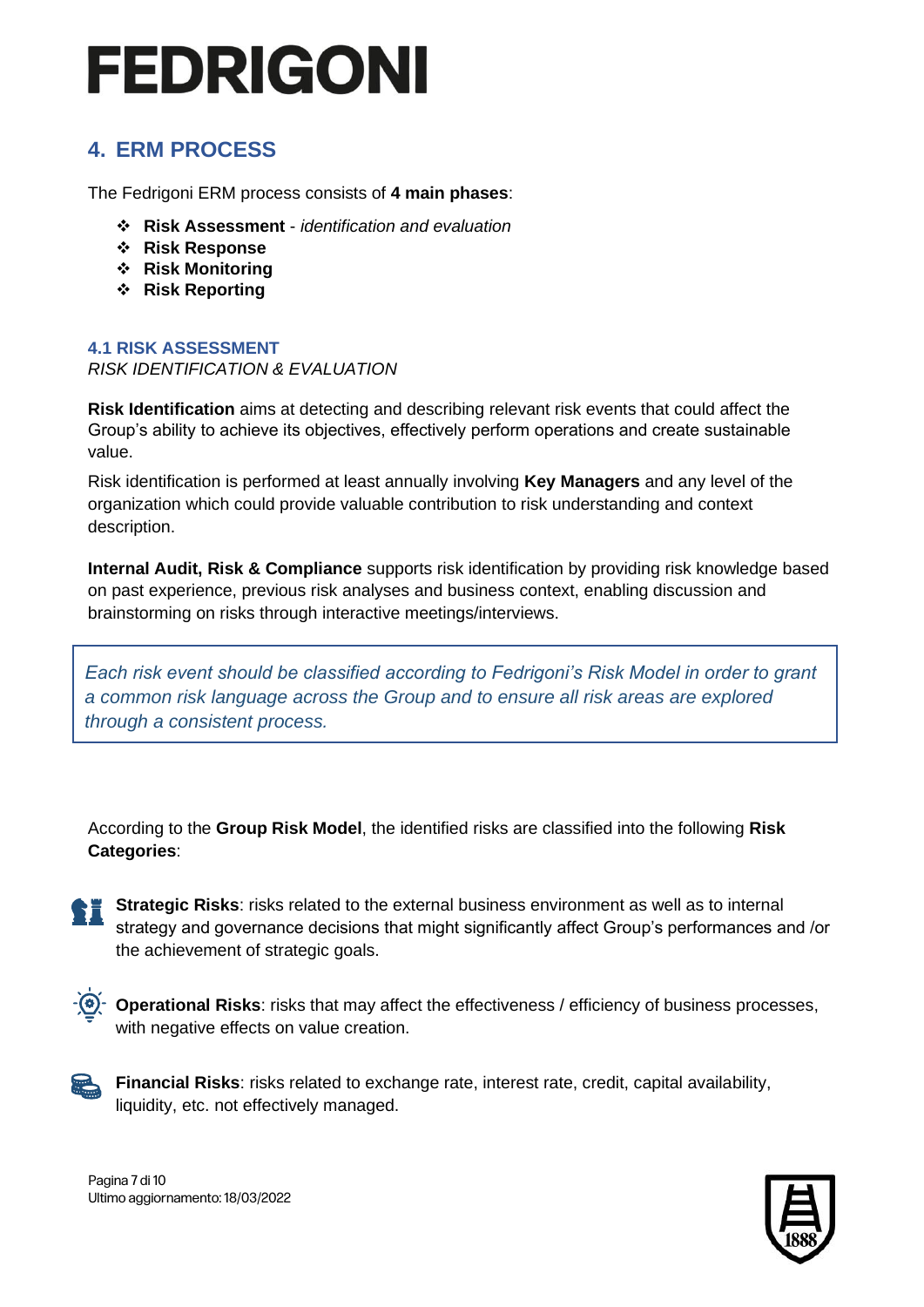

**Legal & Compliance Risks**: risks of non-compliance with existing laws and regulations as well as internal policies and procedures which may lead to litigations, penalties and potential negative effects on Group's reputation.

**Each identified risk is assessed** and **prioritized according** to the following **evaluation criteria**:

• **Quali-quantitative impact** *(Economic, Reputational, Operational, HSE & Sustainability)*

**Likelihood of occurrence** over the risk assessment timeframe

• **The maturity level of the existing Risk Management system** 

*At the end of the identification & evaluation phase, each risk is plotted on a chart (Risk Heatmap) according to its value of likelihood of occurrence and impact*

#### <span id="page-7-0"></span>**4.2 RISK RESPONSE**

Risk Response phase aims at defining the appropriate countermeasures to avoid, reduce or transfer identified risks, leading Group risk exposure to an acceptable level. It consists in selecting the most appropriate risk mitigation strategy and defining related action plans.

The **risk management strategies** which can be adopted to reduce risk exposures aligning them with the desired levels are described below:

- **AVOID** risk by ceasing a particular activity or by reconsidering objectives
- **REDUCE** probability of occurrence and/or impact of an adverse event by proactively define countermeasures
- **TRANSFER/SHARE** risk exposure through insurance contract, physical or financial hedging, process outsourcing
- **ACCEPT** risk at its present level taking no further action and focusing on monitoring activities

**Internal Audit, Risk & Compliance** ensures that the activity is performed for all relevant risks, supporting Risk Owner in defining useful methods to address/mitigate them.

#### <span id="page-7-1"></span>**4.3 RISK MONITORING**

Risk Monitoring aims at ensuring a **regular monitoring** of:



Pagina 8 di 10 Ultimo aggiornamento: 18/03/2022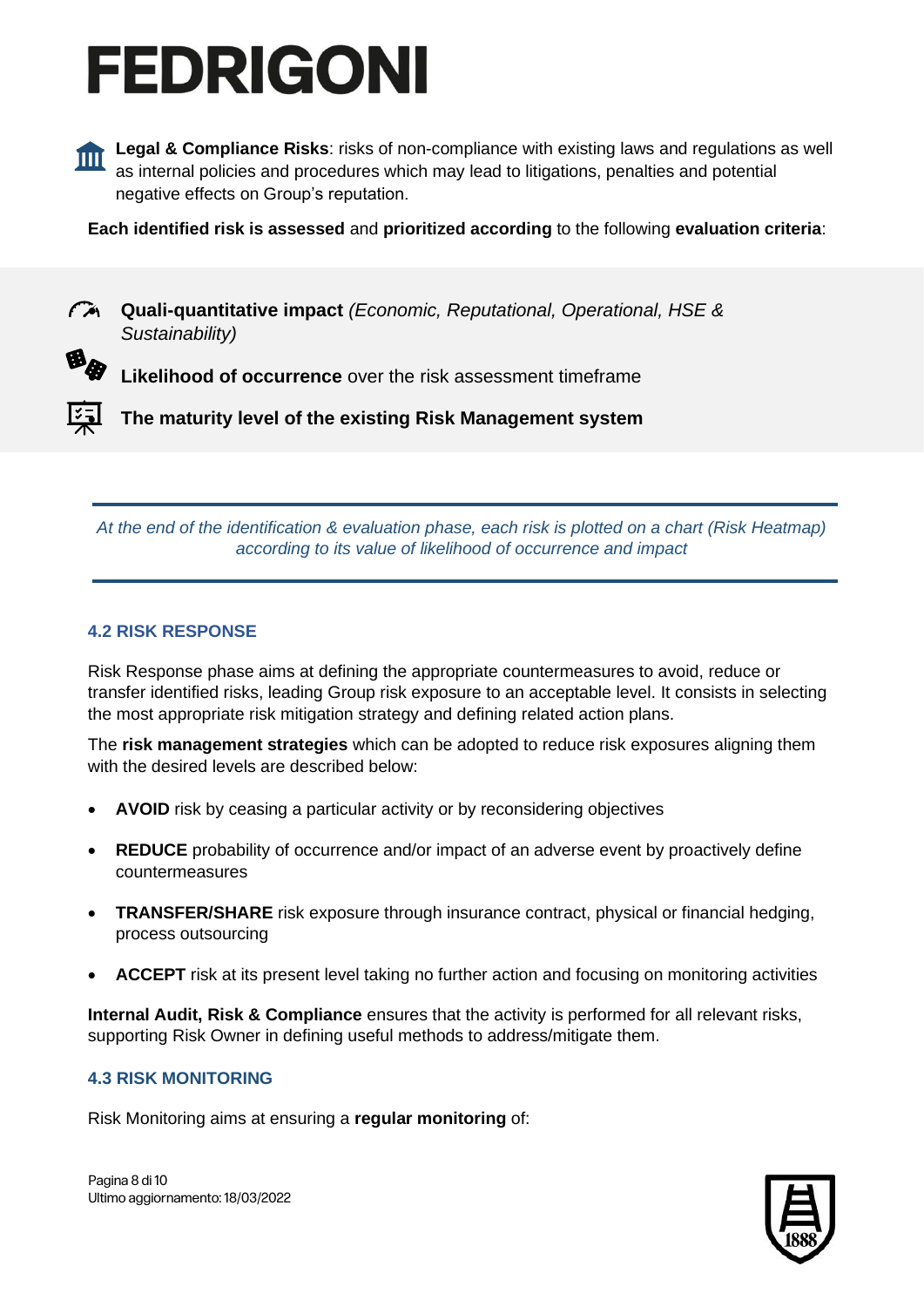- The **evolution** of **Top Risk exposure**, in terms of likelihood of occurrence and impact in order to understand if risk exposure is worsening and promptly address the risk whenever deemed necessary.
- Risk **response implementation status** and **effectiveness** in order to understand if further countermeasure shall be implemented.

Risk monitoring activities are performed **continuously throughout the year** aimed to evaluate the progress status of approved action plans

### <span id="page-8-0"></span>**4.4 RISK REPORTING**

Risk Reporting is performed at least annually by Internal Audit, Risk & Compliance and it is aimed at **disclosing the outcomes of the ERM activities** to the **CEO**, the **Executive Committee** and the **Audit & Risk Committee** in order to provide them with a complete view of the main risks the Group is exposed to.